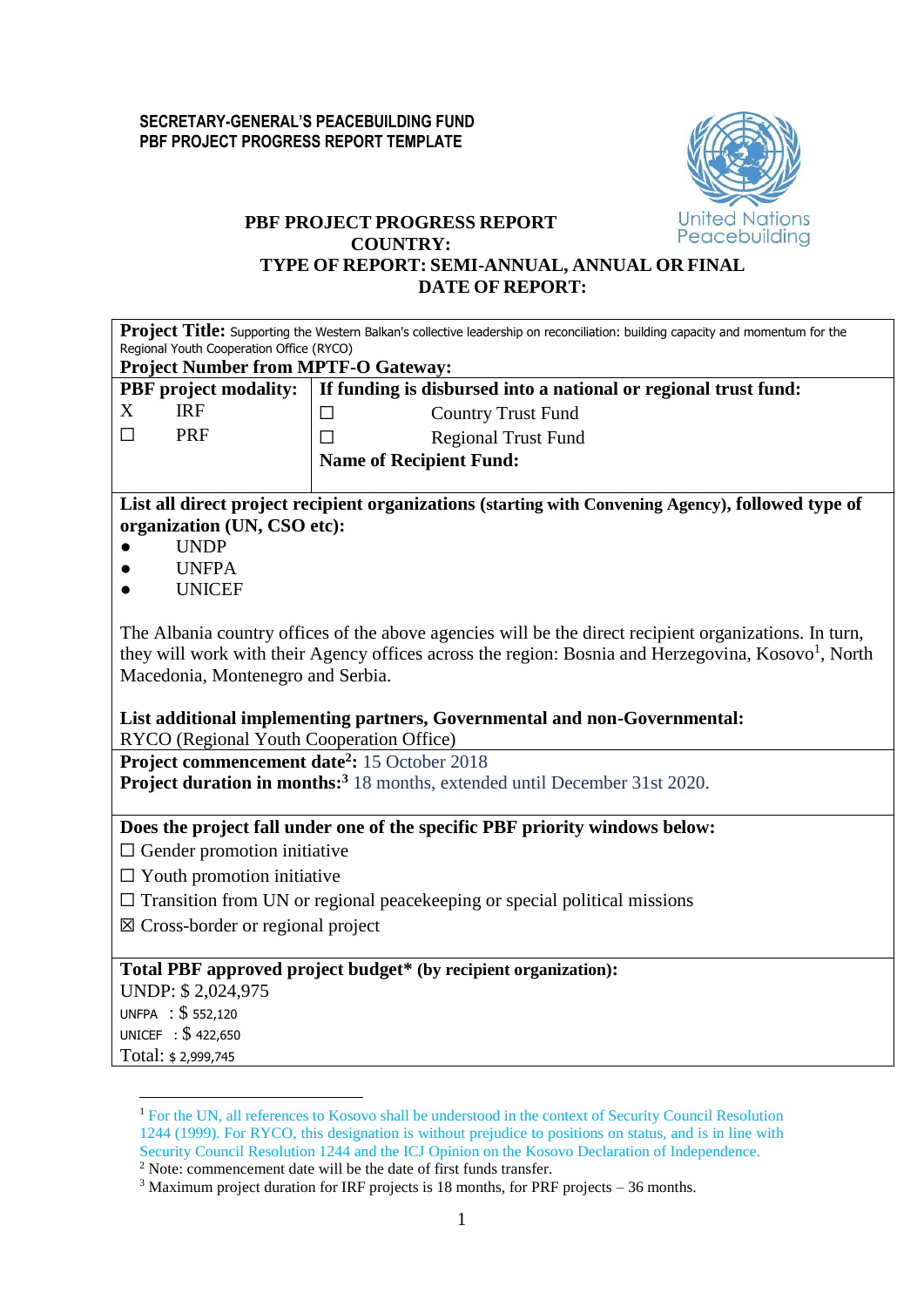\*The overall approved budget and the release of the second and any subsequent tranche are conditional and subject to PBSO's approval and subject to availability of funds in the PBF account

## **How many tranches have been received so far:** <sup>1</sup>

#### **Report preparation:**

Project report prepared by: Eno Ngjela (UNDP), Elida Nuri (UNFPA), Mirlinda Bushati (UNICEF) Project report approved by:

Did PBF Secretariat clear the report:

Any comments from PBF Secretariat on the report:

Has the project undertaken any evaluation exercises? Please specify and attach: N/A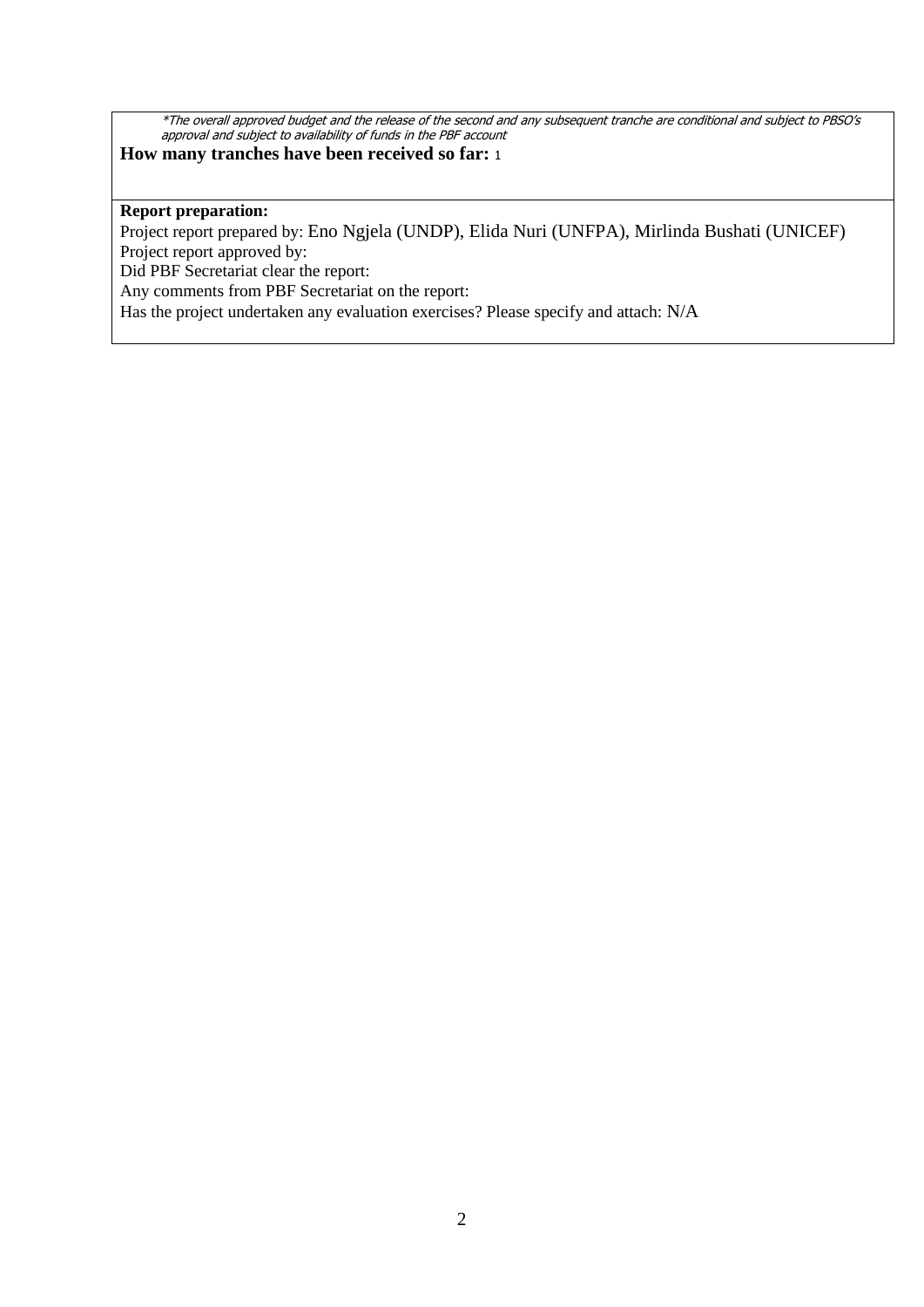#### *NOTES FOR COMPLETING THE REPORT:*

- *Avoid acronyms and UN jargon, use general / common language.*
- *Be as concrete as possible. Avoid theoretical, vague or conceptual discourse.*
- *Ensure the analysis and project progress assessment is gender and age sensitive.*

### **PART 1: RESULTS PROGRESS**

### **1.1 Overall project progress to date**

Briefly explain the **status of the project** in terms of its implementation cycle, including whether all preliminary/preparatory activities have been completed (1500 character limit):

This is the first report for the project and during the first six months of 2019, the project partners have been focusing on starting the activities, setting up implementation mechanisms and mobilising the necessary human resources. A regional introductory meeting took place in January 2019 and the first steering committee of the project took place in April 2019. Following extensive consultations, an additional component has been agreed with the regional offices of UNDP, UNFPA and UNICEF to conduct a regional survey on peace perceptions and following youth-led dialogue and advocacy in the Western Balkans. This was first introduced UNDP IRH and UNFPA EECARO in the January meeting and presented in further detail at the steering committee meeting in April.

During this period, RYCO started the recruitment processes for strengthening the capacities of the central office as well as local branch offices – to be financed through this project. In addition, RYCO launched its second open call for proposals through which RYCO intends to support and empower civil society organizations and secondary schools to implement activities in the areas of regional youth cooperation, mobility and exchange; and enabling environment for regional youth cooperation. The call focused on two priorities (i) Regional youth cooperation, mobility and exchange and (ii) Enabling environment for regional youth cooperation. UNICEF completed a Mapping of Educational Initiatives for Intercultural Dialogue, Peacebuilding and Reconciliation among Young People in the Western Balkans 6.

Considering the project's implementation cycle, please **rate this project's overall progress towards results to date**:

Certain delays are reported during this period as the right administrative modalities were being decided and completed. With the addition of another component, the project was extended until the end of 2020.

In a few sentences, summarize **what is unique/ innovative/ interesting** about what this project is trying/ has tried to achieve or its approach (rather than listing activity progress) (1500 character limit).

The project supports peacebuilding efforts in Western Balkans through the strengthening of the Regional Youth Cooperation Office. Being a new institution and operating in a volatile environment, RYCO will be supported to strengthen its internal capacities and will be enabled to achieve its mission. Considering that one of RYCO's main tools to achieve its mission is through financial support to regional projects and initiatives, its grant facility system is being designed with increased outreach and inclusiveness. RYCO will be equipped with effective tools to Monitoring and Evaluation, enabling it to keep track on challenges it faces and impact its interventions produce. Finally, RYCO will be supported with an increase of human resources, especially in view of its Monitoring and Evaluation activities. The project has a distinct crossborder character with extensive interaction of UN agencies present in the WB6 and RYCO local branch offices as well as partners - governments, civil society and youth groups. It has to be noted that particular attention has been paid to coordination and synergies with other PBSO funded projects in WB in order to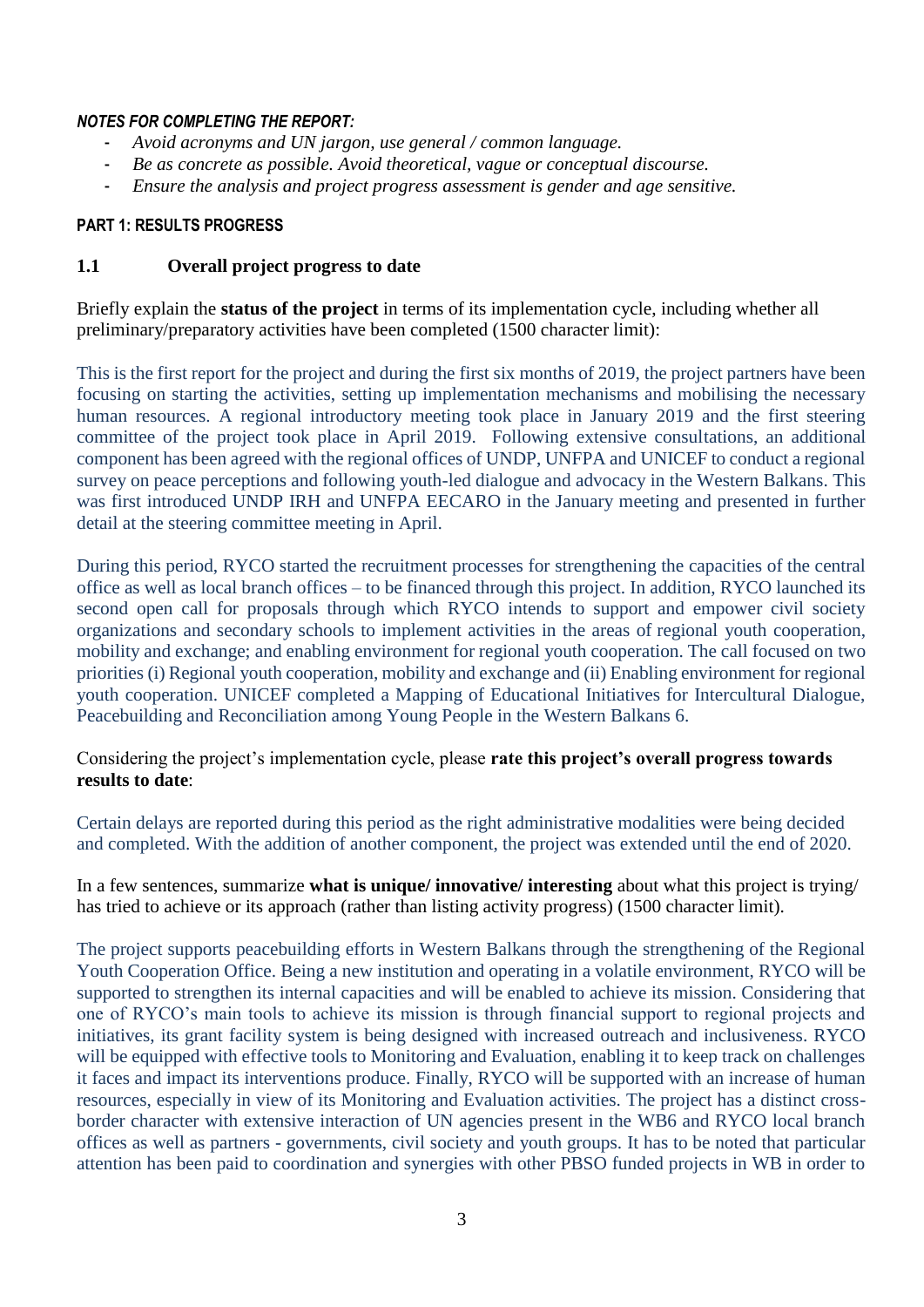maximise results and elevate the potential impact. As the contracting parties (WB6) that are in various degrees of conflict have collectively agreed and supported creation of a reconciliation youth-exchange office, the fact that RYCO grants require joint-proposals that aim to bridge community lines is also an innovative way of supporting peacebuilding in Western Balkans.

In a few sentences summarize **major project peacebuilding progress/results** (with evidence), which PBSO can use in public communications to highlight the project (1500 character limit):

This is the beginning of the project and peacebuilding results are yet to be observed. However, the recruitment of RYCO staff and the evaluation of RYCO's second call for proposals to be financed through this project is nearing completion.

In a few sentences, explain how the project has made **real human impact**, that is, how did it affect the lives of any people in the country – where possible, use direct quotes that PBSO can use in public communications to highlight the project (1500 character limit):

This is the beginning of the project and results are yet to be observed. However, as grants contracts will be signed during the Q4 of 2019, results will be shared at the next reporting stage.

If the project progress assessment is **on-track**, please explain what the key **challenges** (if any) have been and which measures were taken to address them (1500 character limit).

Project partners have been working to anticipate the activities of the project. As RYCO is a brand-new institution, an assessment of their administrative/financial is required prior to the transfer of funds. An approach has been pursued that enables RYCO to launch the call for grants and recruit of project personnel – thus avoiding delays – even while the capacity assessment is undertaken in parallel. In addition, a new component on a regional evidence base on youth perceptions on peace and security and youth-led dialogues and advocacy was added which resulted in the approval of project extension until December 2020.

If the assessment is **off-track**, please list main reasons/ **challenges** and explain what impact this has had/will have on project duration or strategy and what **measures** have been taken/ will be taken to address the challenges/ rectify project progress (1500 character limit):

Please attach as a separate document(s) any materials highlighting or providing more evidence for project progress (for example: publications, photos, videos, monitoring reports, evaluation reports etc.). List below what has been attached to the report, including purpose and audience.

- A Mapping of Educational Initiatives for Intercultural Dialogue, Peacebuilding and Reconciliation among Young People in the Western Balkans 6
- Minutes of Podgorica coordination meeting
- Steering Committee meeting minutes
- Concept note for component 4
- ToRs for International Consultant to adapt ypeer manual to peacebuilding
- TORs International expert on monitoring and evaluation
- TORs International expert for the preparation of a fundraising manual

### **1.2 Result progress by project outcome**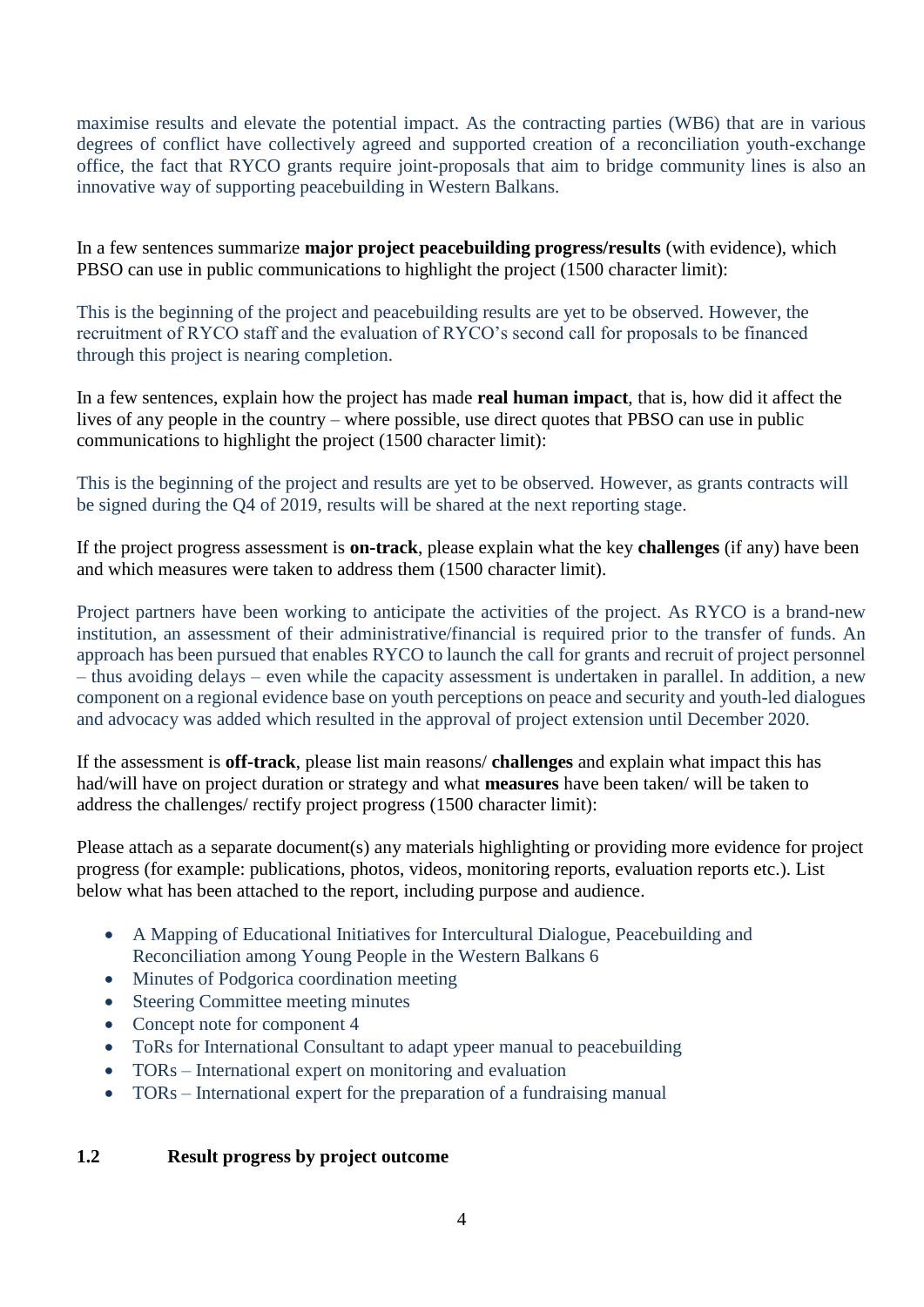*The space in the template allows for up to four project outcomes. If your project has more approved outcomes, contact PBSO for template modification.*

**Outcome 1:** Social Cohesion and Reconciliation – as measured by increasing embracing of diversity, attitudes of tolerance and reduced prejudice and discrimination by youth is enhanced across the Western Balkans.

#### **Rate the current status of the outcome progress:**

**Progress summary:** *Describe main progress under this Outcome made during the reporting period (for June reports: January-*June; for November reports: January-November; for final reports: full project duration), including major output progress (not all *individual activities). If the project is starting to make/ has made a difference at the outcome level, provide specific evidence for the progress (quantitative and qualitative) and explain how it impacts the broader political and peacebuilding context. Where possible, provide specific examples of change the project has supported/ contributed to as well as, where available and relevant, quotes from partners or beneficiaries about the project and their experience. (3000 character limit)?* 

### *Output 1*

In line with the project proposal approved from the Peace Building Fund, UNICEF Albania has started the kick-off of activities towards preparing a methodology for peacebuilding. As a first step, the TOR-s for a consultant who conducted the mapping on the best practices in the region with regard to intercultural learning and peacebuilding were launched while the consultant has started work in April 2019. As of today, a mapping of best practices has been developed and shared with all participating Agencies and RYCO for feedback. In parallel, UNICEF has also prepared and launched the TOR-s for the development of the Peacebuilding methodology which is being currently drafted. Youth participation is one of the elements underpinning the efforts for promoting intercultural dialogue and peacebuilding. As such, even the development of the methodology for Peacebuilding in schools is designed in such a way as to allow for the opinions of youth in the region. To that end a U- report poll has been designed and the opinions of more than 4,500 young people from Albania, Kosovo and Bosnia, were received, namely on how young people would like intercultural dialogue among schools to work and what they would like to see happen in school practices and as part of a methodology for peacebuilding.

| <b>Ouestion</b>                                                                                        | Albania <sup>4</sup> | Kosovo <sup>5</sup> | Bosnia &                 |
|--------------------------------------------------------------------------------------------------------|----------------------|---------------------|--------------------------|
|                                                                                                        | 90% response rate    | 92%                 | Herzegovina <sup>6</sup> |
|                                                                                                        | 456 responded out    | response            | 99% response             |
|                                                                                                        | of 505 polled        | rate                | rate                     |
|                                                                                                        |                      | 1,221               | 3005                     |
|                                                                                                        |                      | responded           | responded to a           |
|                                                                                                        |                      | out of 1,322        | total of 3043            |
|                                                                                                        |                      | polled              | surveyed                 |
| 1. Does your school organize events or activities to promote a culture of dialogue and peace building? |                      |                     |                          |
| Yes:                                                                                                   | 30%                  | 20%                 | 32%                      |
| No:                                                                                                    | 41%                  | 55%                 | 39%                      |
| Sometimes:                                                                                             | 29%                  | 25%                 | 29%                      |
| 2. Which of the following topics, you are familiar with?                                               |                      |                     |                          |
| National, social and cultural diversity:                                                               | 11%                  | 15%                 | 19%                      |
| Tolerance towards different religions:                                                                 | 34%                  | 24%                 | [not included]           |
| Respect towards different ethnic & linguistic groups:                                                  | 6%                   | 8%                  | not                      |
|                                                                                                        |                      |                     | included]                |
| Understanding of the past conflicts in the region:                                                     | 5%                   | 7%                  | 11%                      |
| Building foundations for a better future for society:                                                  | 10%                  | 10%                 | 12%                      |

**RESULTS OF U-REPORT POLL**

<sup>4</sup> <https://westernbalkans.ureport.in/poll/1157/>

<sup>6</sup> <https://bih.ureport.in/poll/1194/>

<u>.</u>

<sup>5</sup> <https://westernbalkans.ureport.in/poll/1156/>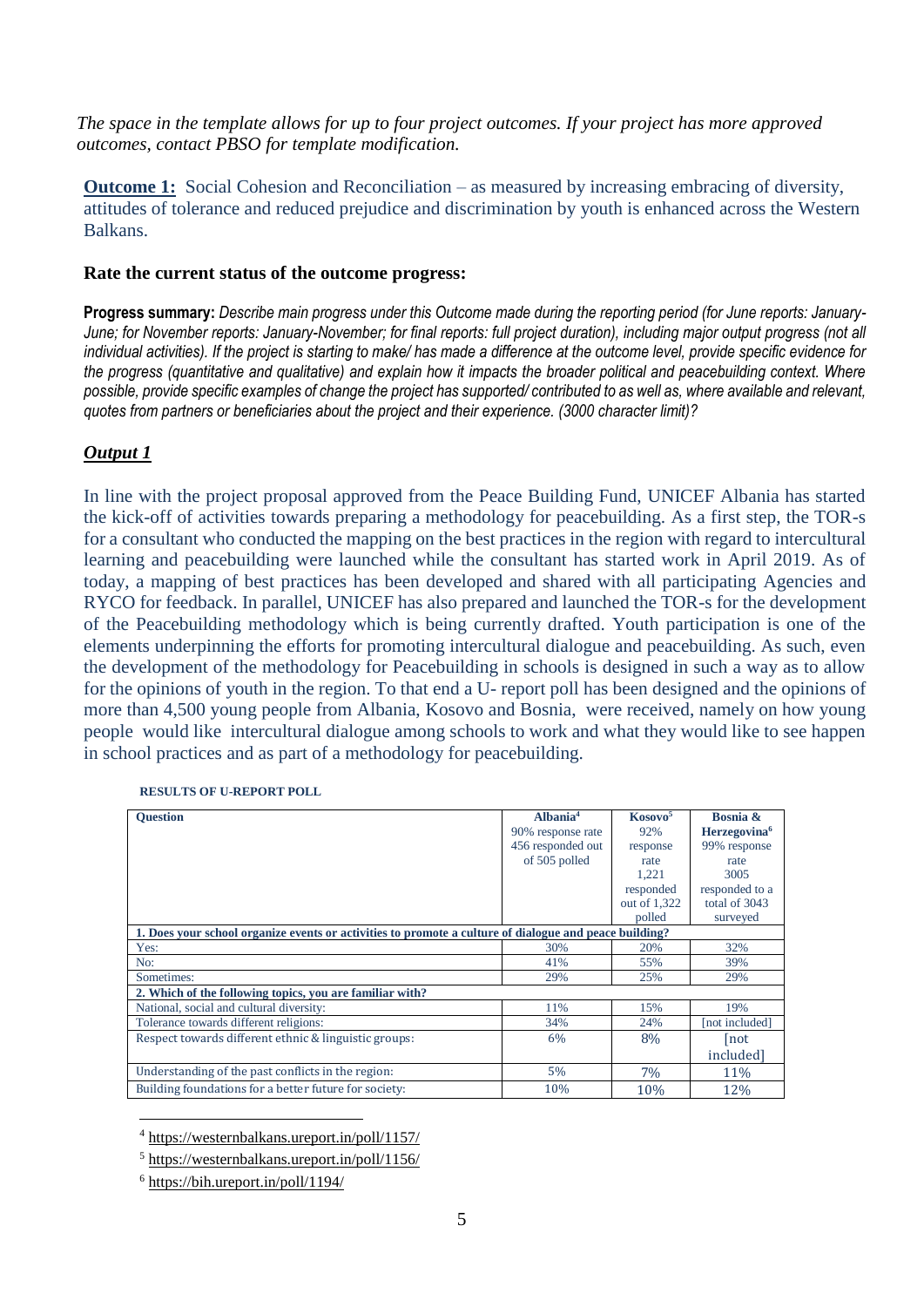| Preventing violence:                                                                                                 | 20% | 19% | 32%   |  |
|----------------------------------------------------------------------------------------------------------------------|-----|-----|-------|--|
| Promoting a culture of peace and dialogue:                                                                           | 7%  | 6%  | 4%    |  |
| None:                                                                                                                | 7%  | 10% | 9%    |  |
| 3. What support do you think schools should provide to promote a culture of dialogue and peace building?             |     |     |       |  |
| Train teachers in how to promote a culture of dialogue and<br>peacebuilding:                                         | 32% | 32% | 18%   |  |
| Provide all students with access to learning materials on promoting<br>dialogue and peace:                           | 16% | 16% | 12%   |  |
| Organize events with guest speakers who can model intercultural<br>dialogue and peace building:                      | 25% | 25% | 23%   |  |
| Promote more exchanges between schools and regions:                                                                  | 22% | 20% | 42%   |  |
| Other kinds of support for schools to organize activities <sup>7</sup>                                               | 6%  | 7%  | $5\%$ |  |
| 4. How do you feel about learning to participate in a culture of dialogue and peace building?                        |     |     |       |  |
| I feel it will help me and my community to be more<br>inclusive and tolerant:                                        | 55% | 61% | 59%   |  |
| I feel it will help make the Western Balkans region more<br>European:                                                | 38% | 31% | 40%   |  |
| I do not feel that a culture of dialogue and peacebuilding is<br>particularly important for my country or my future: | 6%  | 8%  | $1\%$ |  |

The

schools which will receive training on peace building methodology have been selected by RYCO and the first training is scheduled for December 2019. The TOR-s for a consultant on the methodology for school financial management and fundraising have also been prepared. A consultant is on board and has held extensive consultations with different stakeholders while the manual is expected to be finalised by October 2019.

UNICEF has also prepared the Concept note for a study visit which will serve RYCO representatives to design and develop ideas, services and models to address social issues they identify as problems in their communities and beyond and co-create solutions that foster positive relationships and intercultural dialogue within their communities and cross- countries in the region based on the model of UPSHIFT which UNICEF is using successfully in many countries. The study visit is scheduled to take place in Kosovo during October 2019.

# *Output 2*

1

UNFPA Albania started the initial activities towards adapting the y-peer methodology for peacebuilding. As a first step, the TOR-s for an international consultant were finalized in consultation with all RYCO and UN WB6, launched in July 2019, while the consultant is expected to start work in September. In parallel UNFPA COs have started the process for the development of ToRs for local consultants.

Y-peer manual is one of the UNFPA niche elements in working with out-of school young people, especially the most vulnerable. As such, a coordination meeting with the International Institute for Youth Development - PETRI Sofia - and UNFPA EECARO was organised to see the option of collaborating to adapt the current manual to peacebuilding. PETRI– Sofia is a knowledge hub and regional resource centre at the National Centre of Public Health and Analyses (NCPHA), Sofia, Bulgaria that supports youth empowerment in the areas of sexual and reproductive health and rights (SRHR), gender equality and peacebuilding in the region of Eastern Europe and Central Asia and beyond. PETRI – Sofia Centre combines peer-to-peer education using alternative methods of education (such as theatre-based techniques, role games, simulations, etc.); experience and enthusiasm of fellows from the International network of young volunteers in 52 countries on 4 continents; expertise in the field of Sexual and Reproductive Health and Rights (SRHR) education and consultation; and partnership with government institutions.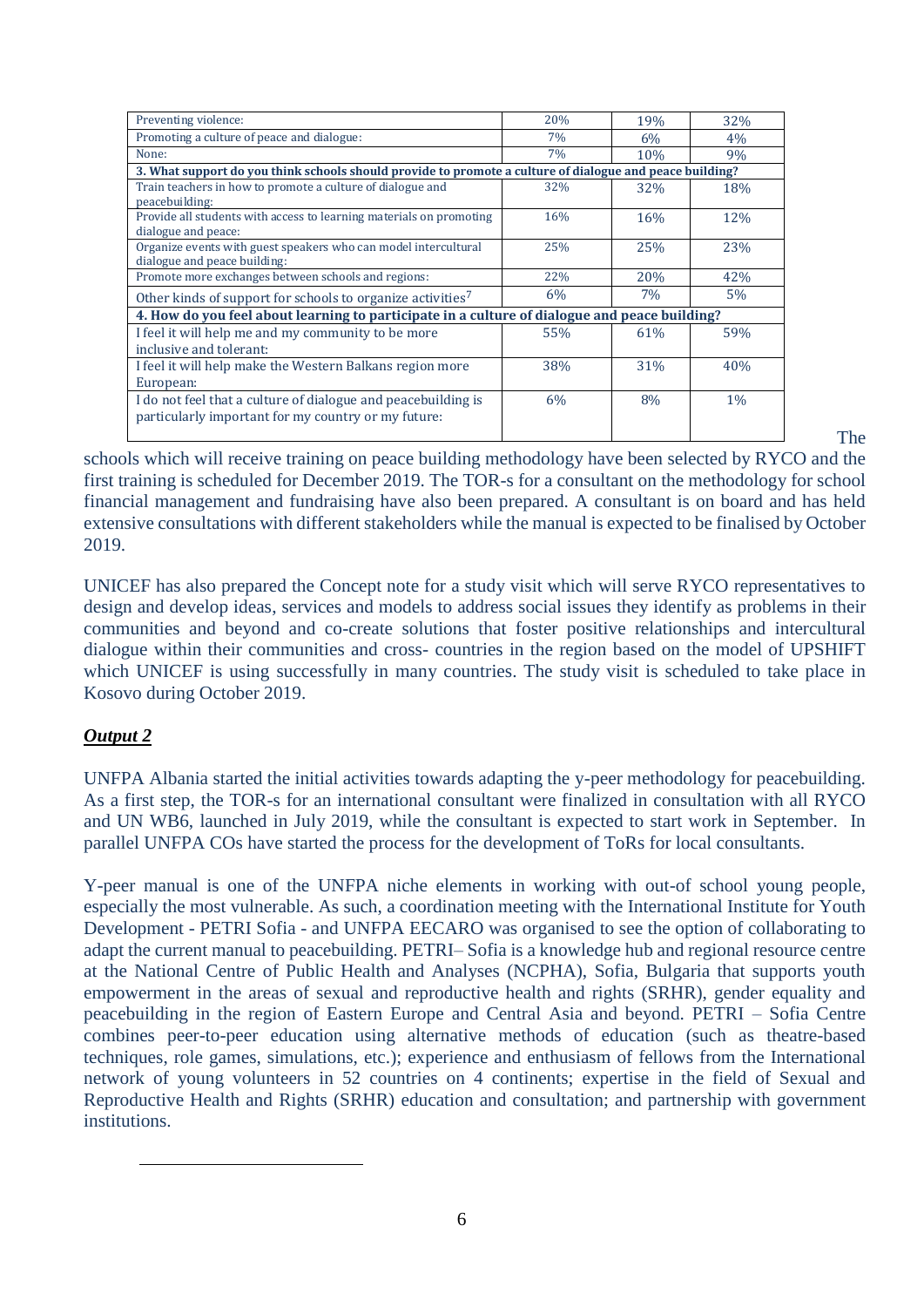It was agreed to use PETRI expertise under the UNFPA EECARO workplan 2019 with this institution as an Implementing Partner. The paperwork has been prepared and signed. UNFPA EECARO to include in their revised workplan with IP.

# *Output 3*

This component aims at directly strengthening the capacities of RYCO. Being a new institution and operating in a volatile environment, RYCO will be supported to strengthen its internal capacities and systems and will be enabled to achieve its mission. Considering that one of RYCO's main tools to achieve its mission is through financial support to regional projects and initiatives, its grant facility system will be upgraded and strengthened through a tailor-made approach. RYCO is being equipped with effective tools to Monitoring and Evaluation, making it possible for it to measure the impact of its interventions.

TORs for an M&E advisor have been prepared and the recruitment process is underway. The advisor will provide a methodology, elements and guidelines for the establishment of a M&E unit and system, in charge, among the other tasks, of data collection on reconciliation. Data will be collected in the areas of intervention of RYCO, in order to compare and measure the impact of RYCO's action.

Monitoring will take place in terms of implementation of the project's activities, adapting online and offline tools to track delivery of inputs and its outputs. Given the small size and frequent nature of the activities delivered, a post-treatment approach will be preferred, in the form of evaluation test provided to the participants. Such information will be then compared with data collected at the outcome level. In addition, monitoring of outcomes will also be performed, in terms of development and behavioural changes, with the purpose to provide evidence of the RYCOs influence and success in changing the dynamics of sustained reconciliation.

A system to monitor and measure RYCO's institutional performance, according to a results-based management approach for institutional effectiveness will be set up. The system will be based on the three key interrelated management results: (i) higher quality programs; (ii) greater organizational openness, agility and adaptability; and (iii) improved management of financial and HR. Indicators will be defined for both the interventions' monitoring and the institutional performance measurements; the monitoring framework will be interlinked with RYCO's Strategic Plan 2019-2021.

On the other hand, RYCO has continued with the recruitment 11 staff across the WB6 as per the project provisions and during this period has concluded interviewing processes for all the forecast positions. Staff are due to start work in September.

In accordance with UNDP rules and procedures, a capacity assessment conducted by a third party will pave the way for the financial disbursement of funds to RYCO. As per the provisions of the project document, RYCO launched the process of call for applications for grants that will be supported by this project. At the end of this reporting period, the evaluation of applications was being completed.

# *Output 4*

After consultations with RYCO and UN agencies, the additional element on regional evidence base on peace and security and youth-led advocacy was incorporated in the amended project document. The inception workshop for the survey, bringing together UN agencies, researchers, civil society and youth representatives from the region, was agreed to take place in early October 2019.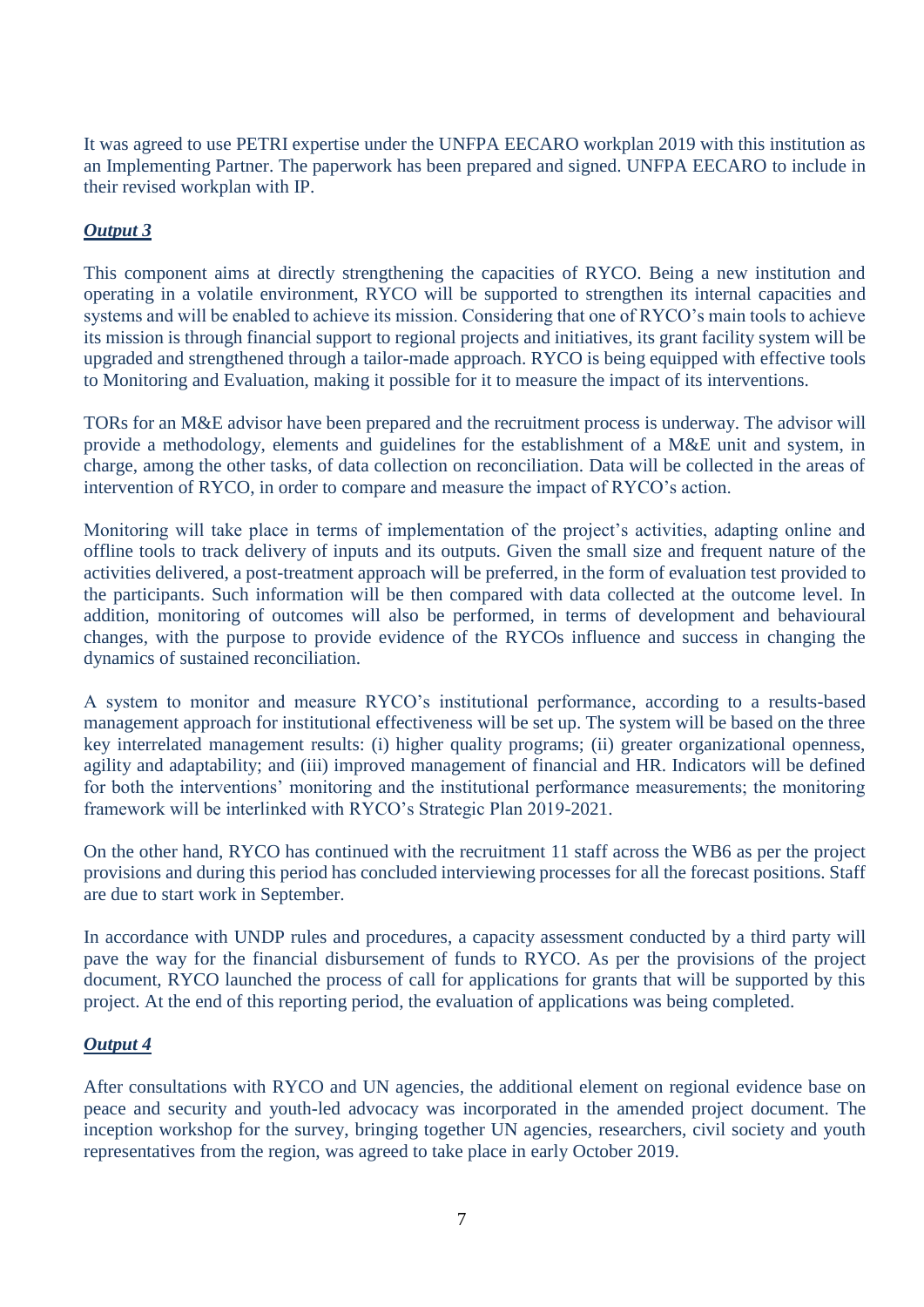Through this added component 4, opportunities for youth from diverse backgrounds to identify common peace and security priorities through action research and enter in constructive dialogue with their peers and decision-makers will be created, and capacities to become actors for change will be strengthened. Under this component, the project is expected to conduct youth-led action research and make available regionally comparable, youth-focused conflict analysis and evidence base on youth perceptions on sustaining peace, as well as trainings on peacebuilding, leadership and advocacy and national and regional policy consultations. The component will be closely coordinated with other peacebuilding and PBFfunded efforts (DFF and Kosovo projects) to ensure coherence and complementarity.

For this purpose, an inception phase is being prepared with UN agencies, RYCO, research experts and youth to define the scope and implementation of the research element and how this can serve as a springboard for strengthened dialogue among peers and with decisionmakers. Expertise will be provided through the UNDP IRH in Istanbul to support the research and advocacy in technical terms, and support coordination and strategic guidance of this output.

# **1.3 Cross-cutting issues**

| <b>National ownership:</b> How has the        | RYCO has the support of all the WB6 governments. In              |
|-----------------------------------------------|------------------------------------------------------------------|
| national government demonstrated              | Albania, where RYCO is based, the organisation enjoys            |
| ownership/commitment to the project           | full diplomatic recognition and support from the Ministry        |
| results and activities? Give specific         | of Foreign Affairs. The steering committee meeting that          |
| examples. (1500 character limit)              | took place in April was attended by the Deputy Minister of       |
|                                               | Education, Sport & Youth of Albania.                             |
| Monitoring: Is the project M&E plan on        | Yes, it is on track. Monitoring human resources are being        |
| track? What monitoring methods and            | mobilised and no methods or reports have been produced           |
| sources of evidence are being/have been       | yet.                                                             |
| used? Please attach any monitoring-           |                                                                  |
| related reports for the reporting period.     |                                                                  |
| (1500 character limit)?                       |                                                                  |
| <b>Evaluation:</b> Provide an update on the   | N/A                                                              |
| preparations for the external evaluation      |                                                                  |
| for the project, especially if within last 6  |                                                                  |
| months of implementation or final report.     |                                                                  |
| Confirm available budget for evaluation.      |                                                                  |
| (1500 character limit)                        |                                                                  |
| <b>Catalytic effects (financial):</b> Did the | N/A                                                              |
| project lead to any specific non-PBF          |                                                                  |
| funding commitments? If yes, from             |                                                                  |
| whom and how much? If not, have any           |                                                                  |
| specific attempts been made to attract        |                                                                  |
| additional financial contributions to the     |                                                                  |
| project and beyond? (1500 character limit)    |                                                                  |
| <b>Catalytic effects (non-financial): Did</b> | Although it is too early for any catalytic effects, earlier this |
| the project create favourable conditions      | year RYCO faced difficulties to hold a required Board            |
| for additional peacebuilding activities by    | meeting due to conflicts between contracting parties.            |
| Government/ other donors? If yes, please      | Alongside pressure from European states, RYCO's ability to       |
| specify. (1500 character limit)               | point to expectations from the UN as a partner helped            |
|                                               | advocate for a resolution.                                       |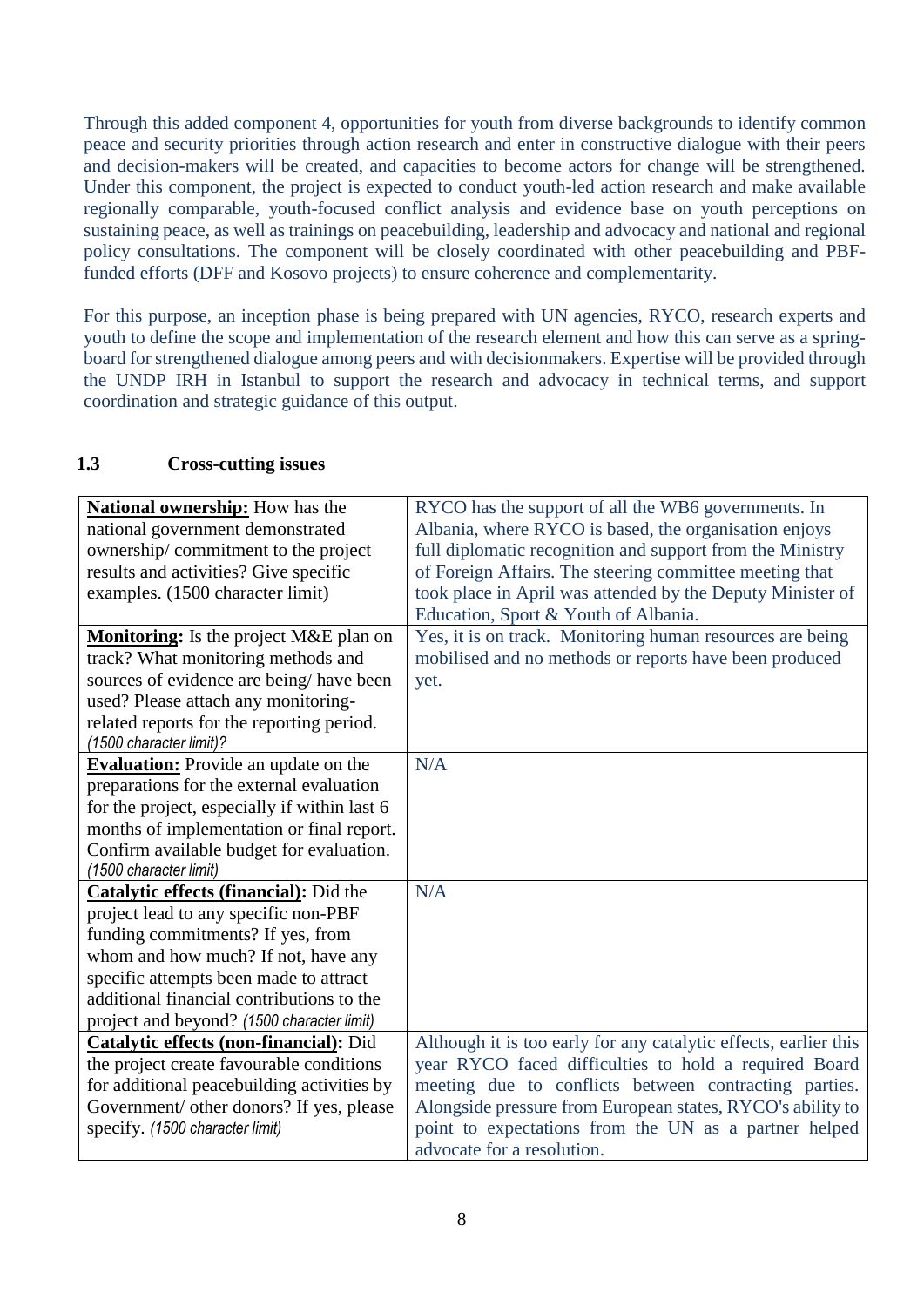| <b>Exit strategy/ sustainability:</b> What steps | N/A                                                             |
|--------------------------------------------------|-----------------------------------------------------------------|
| have been taken to prepare for end of            |                                                                 |
| project and help ensure sustainability of        |                                                                 |
| the project results beyond PBF support           |                                                                 |
| for this project? (1500 character limit)         |                                                                 |
| <b>Risk taking:</b> Describe how the project     | No particular unknown risk has been noted. Some political       |
| has responded to risks that threatened the       | debates have affected the governing board and delays in         |
| achievement of results. Identify any new         | their decision-making, which caused delays in project staff     |
| risks that have emerged since the last           | recruitment.                                                    |
| report. (1500 character limit)                   |                                                                 |
| <b>Gender equality:</b> In the reporting         | As it is still the beginning of the project, no such activities |
| period, which activities have taken place        | can be reported. However, gender aspect and gender              |
| with a specific focus on addressing issues       | mainstreaming has always been considered when                   |
| of gender equality or women's                    | developing ToRs, designing workplans, identifying               |
| empowerment? (1500 character limit)              | potential partners and youth groups.                            |
| <b>Other:</b> Are there any other issues         | RYCO is still building its own capacities as a brand-new        |
| concerning project implementation that           | organization. Its programmatic capacities are limited and       |
| you want to share, including any capacity        | the organisation is hiring additional staff to deal with the    |
| needs of the recipient organizations?            | implementation of project activities.                           |
| (1500 character limit)                           |                                                                 |
|                                                  |                                                                 |
|                                                  |                                                                 |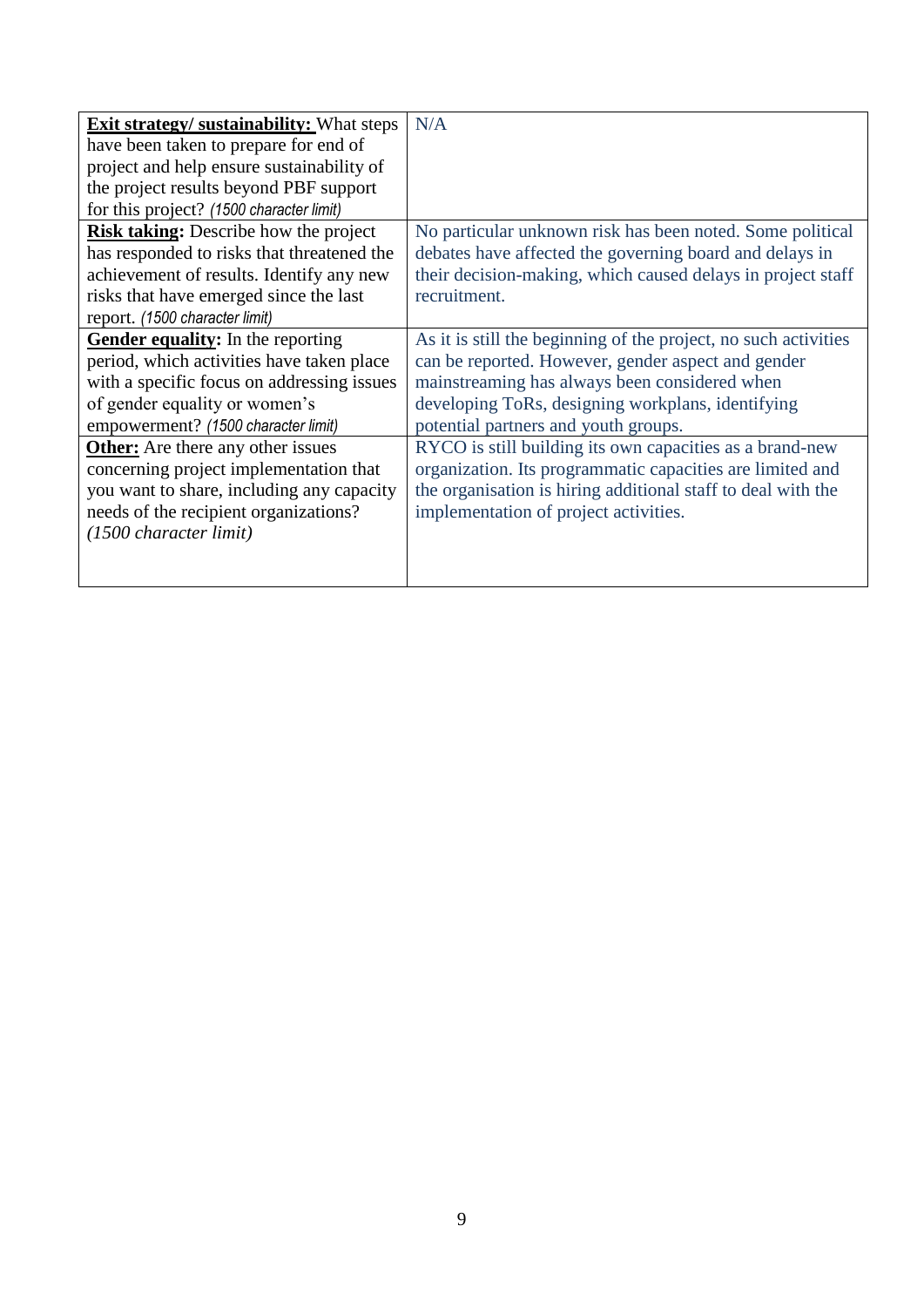# **1.3 INDICATOR BASED PERFORMANCE ASSESSMENT***: Using the Project Results*

*Framework as per the approved project document or any amendments- provide an update on the achievement of key indicators at both the outcome and output level in the table below (if your project has more indicators than provided in the table, select the most relevant ones with most relevant progress to highlight). Where it has not been possible to collect data on indicators, state this and provide any explanation.* Provide gender and age disaggregated data. (300 characters max per entry)

|                  | <b>Performance</b>   | <b>Indicator</b> | End of           | <b>Current indicator</b> | <b>Reasons for Variance/ Delay</b> | <b>Adjustment of</b> |
|------------------|----------------------|------------------|------------------|--------------------------|------------------------------------|----------------------|
|                  | <b>Indicators</b>    | <b>Baseline</b>  | project          | progress                 | (if any)                           | target (if any)      |
|                  |                      |                  | <b>Indicator</b> |                          |                                    |                      |
|                  |                      |                  | <b>Target</b>    |                          |                                    |                      |
| <b>Outcome 1</b> | Indicator 1.1        | xxx % (to be     | 20 percentage    | Too early to report      |                                    |                      |
| Social           | of<br>Percentage     | measured at      | points           | on outcome               |                                    |                      |
| Cohesion and     | youth (male<br>and   | baseline         | increase by      | progress                 |                                    |                      |
| Reconciliatio    | female)<br>that      | survey)          | end of project   |                          |                                    |                      |
| $n - as$         | indicate<br>positive |                  |                  |                          |                                    |                      |
| measured by      | towards<br>attitudes |                  |                  |                          |                                    |                      |
| increasing       | other ethnic groups  |                  |                  |                          |                                    |                      |
| embracing of     | in the region.       |                  |                  |                          |                                    |                      |
| diversity,       | Indicator 1.2        | xxx % (to be     | 20 percentage    | Too early to report      |                                    |                      |
| attitudes of     | of<br>Percentage     | measured at      | points           | on outcome               |                                    |                      |
| tolerance and    | youth (male<br>and   | baseline         | decrease by      | progress                 |                                    |                      |
| reduced          | female) that have    | survey)          | end of project   |                          |                                    |                      |
| prejudice and    | been the object of   |                  |                  |                          |                                    |                      |
| discriminatio    | discriminatory       |                  |                  |                          |                                    |                      |
| n by youth is    | behaviour in the     |                  |                  |                          |                                    |                      |
| enhanced         | past 4 months.       |                  |                  |                          |                                    |                      |
| across the       | Indicator 1.3        |                  |                  |                          |                                    |                      |
| Western          |                      |                  |                  |                          |                                    |                      |
| Balkans.         |                      |                  |                  |                          |                                    |                      |
| Output 1.1       | Indicator 1.1.1      | N/A              | 50%              | N/A                      | Baseline needs to be defined       |                      |
|                  |                      |                  |                  |                          |                                    |                      |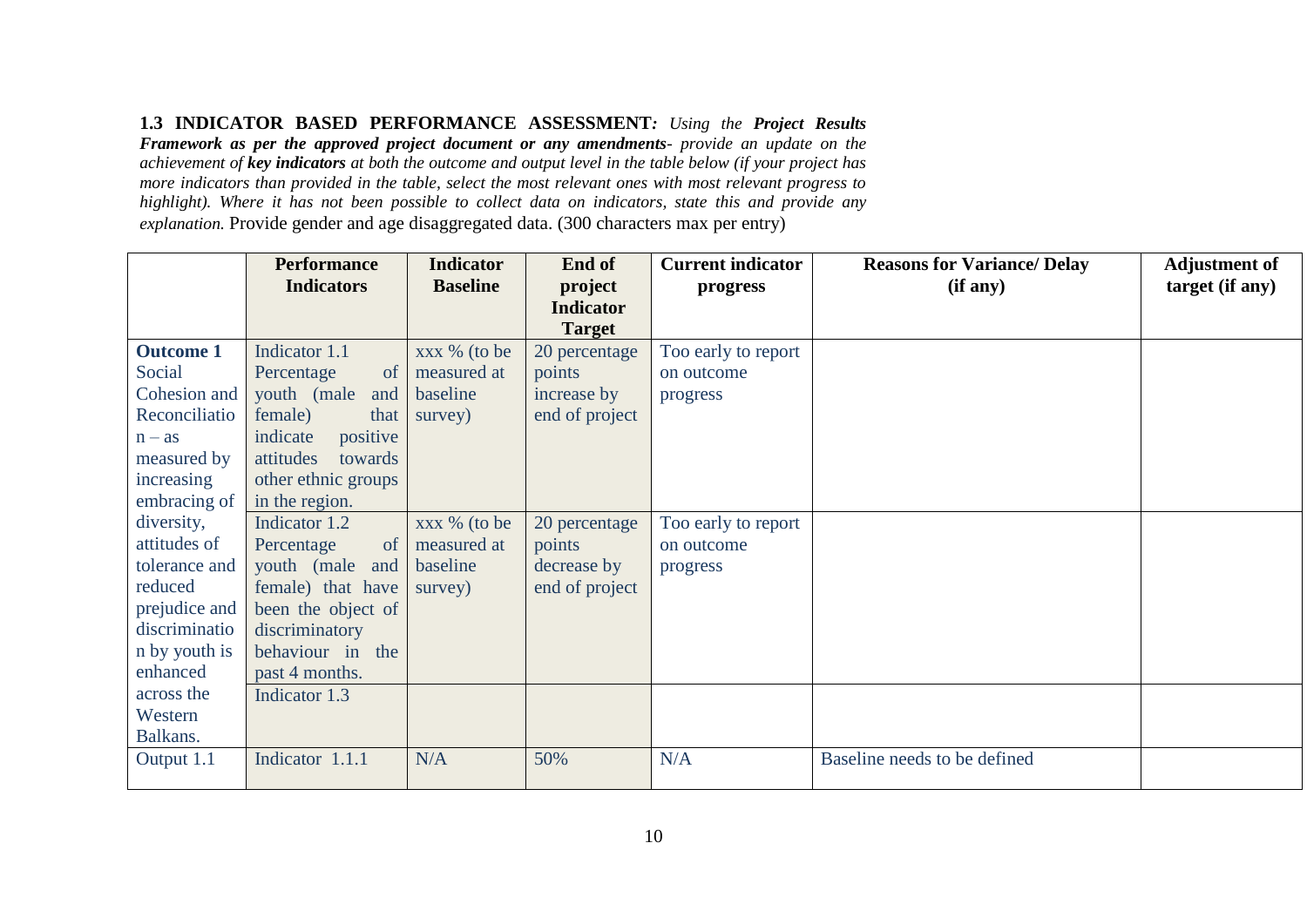| Capacities of<br>targeted<br>schools to<br>organize/und<br>ertake<br>intercultural<br>dialogue in<br>the WB6, are<br>strengthened            | $\%$<br>of<br>targeted<br>which<br>schools<br>initiated at least 1<br>new initiative to<br>foster intercultural<br>dialogue by end of<br>the project<br>Indicator 1.1.2 |                                                   |                    |                                |                                                                                                                                                                                                                                                                                                                                                                                           |  |
|----------------------------------------------------------------------------------------------------------------------------------------------|-------------------------------------------------------------------------------------------------------------------------------------------------------------------------|---------------------------------------------------|--------------------|--------------------------------|-------------------------------------------------------------------------------------------------------------------------------------------------------------------------------------------------------------------------------------------------------------------------------------------------------------------------------------------------------------------------------------------|--|
| Output 1.2<br>Capacities of<br>youth groups<br>and<br>grassroots<br>organizations<br>to access and<br>use RYCOs<br>resources to<br>engage in | Indicator 1.2.1<br>of<br>$\%$<br>targeted<br>grassroots<br>youth<br>that are<br>groups<br>awarded<br>through<br>RYCO and other<br>peacebuilding<br>regional initiatives | $\Omega$                                          | 50%                | Progressing with<br>some delay | The International Consultant to work on<br>adaptation of ypeer manual to<br>peacebuilding in process of being hired;<br>The PETRI – UNFPA implementing<br>partner who has produced and owns the<br>ypeer manual is on board and prepared<br>respective workplan. The WB6 have<br>submitted respective workplans including<br>hiring local consultants and ToT<br>preparation within 2019. |  |
| peacebuildin<br>g and social<br>cohesion<br>activities in<br>the WB6, are<br>strengthened.                                                   | Indicator 1.2.2<br>% of new self-<br>initiatives initiated<br>by the<br>targeted<br>youth<br>grassroot<br>groups in WB6 by<br>end of project                            | $\Omega$                                          | 25%                | Progressing with<br>some delay | Preparatory work on track, draft<br>workplans prepared, however this<br>particular intervention will happen after<br>the manual is adapted and ToTs<br>completed. Hence implementation<br>planned for 2020.                                                                                                                                                                               |  |
| Output 1.3<br><b>RYCOs</b><br>institutional<br>capacities to                                                                                 | Indicator 1.3.1<br>% of youth, youth<br>organizations and<br>schools in<br><b>WB</b>                                                                                    | to be defined<br>upon project<br>commencem<br>ent | increase of<br>20% | N/A                            | baseline needs to be defined                                                                                                                                                                                                                                                                                                                                                              |  |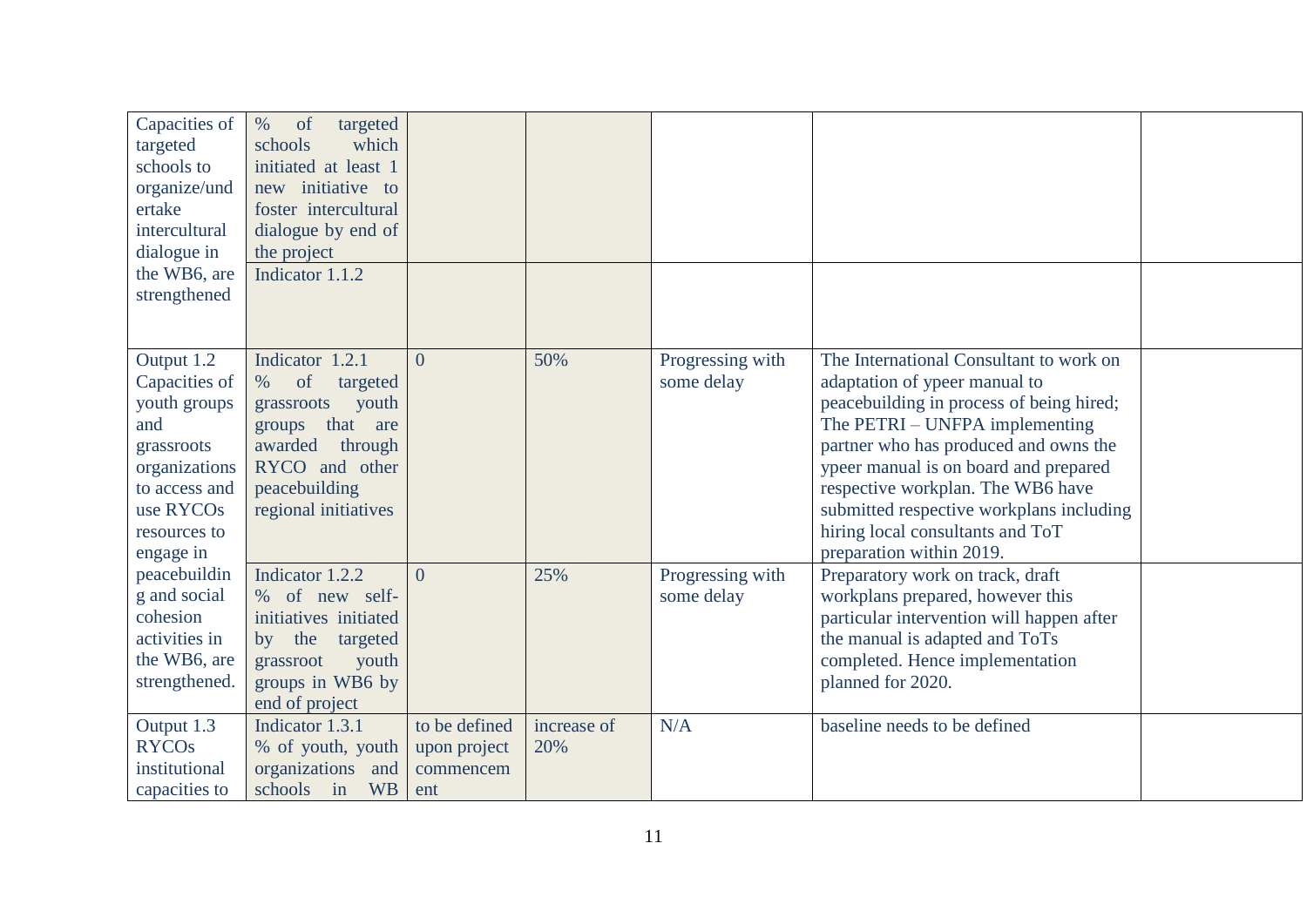| enhance       | stating that RYCO  |                |               |                  |                                         |  |
|---------------|--------------------|----------------|---------------|------------------|-----------------------------------------|--|
| sustainable   | is successful in   |                |               |                  |                                         |  |
| regional      | achieving<br>its   |                |               |                  |                                         |  |
| cooperation,  | mission.           |                |               |                  |                                         |  |
| peacebuildin  | Indicator 1.3.2    | 7 months       | Reduced by    | Progressing with | the call for application for grants has |  |
| g and         | Time to review and | (during 1st)   | 20%           | some delay       | been issued and data will be available  |  |
| reconciliatio | approve<br>the     | CfP)           |               |                  | once the contracts will be signed       |  |
| n amongst     | (from<br>proposals |                |               |                  |                                         |  |
| youth,        | launch - contract  |                |               |                  |                                         |  |
| through the   | award) within the  |                |               |                  |                                         |  |
| small grants  | CfP is decreased   |                |               |                  |                                         |  |
| facility, are |                    |                |               |                  |                                         |  |
| strengthened. |                    |                |               |                  |                                         |  |
| Output 1.4    | Indicator 1.4.1    | $\overline{0}$ |               | No progress yet  | Project amendment was not approved yet  |  |
| Opportunitie  | Number<br>of       |                |               |                  |                                         |  |
| s for youth   | regional<br>youth  |                |               |                  |                                         |  |
| from diverse  | perceptions        |                |               |                  |                                         |  |
| backgrounds   | surveys<br>on      |                |               |                  |                                         |  |
| to identify   | sustaining peace   |                |               |                  |                                         |  |
| common        | Indicator 1.4.2    | 0 trainings, 0 | 6 local       | No progress yet  | Project amendment was not approved yet  |  |
| peace and     | Number<br>of       | consultations  | trainings (1) |                  |                                         |  |
| security      | trainings<br>and   |                | per WB6), 1   |                  |                                         |  |
| priorities    | consultations with |                | regional      |                  |                                         |  |
| through       | young civic actors |                | training, 2   |                  |                                         |  |
| action        | in the region      |                | regional      |                  |                                         |  |
| research and  |                    |                | consultations |                  |                                         |  |
| enter in      |                    |                |               |                  |                                         |  |
| constructive  |                    |                |               |                  |                                         |  |
| dialogue with |                    |                |               |                  |                                         |  |
| their peers   |                    |                |               |                  |                                         |  |
| across        |                    |                |               |                  |                                         |  |
| divides will  |                    |                |               |                  |                                         |  |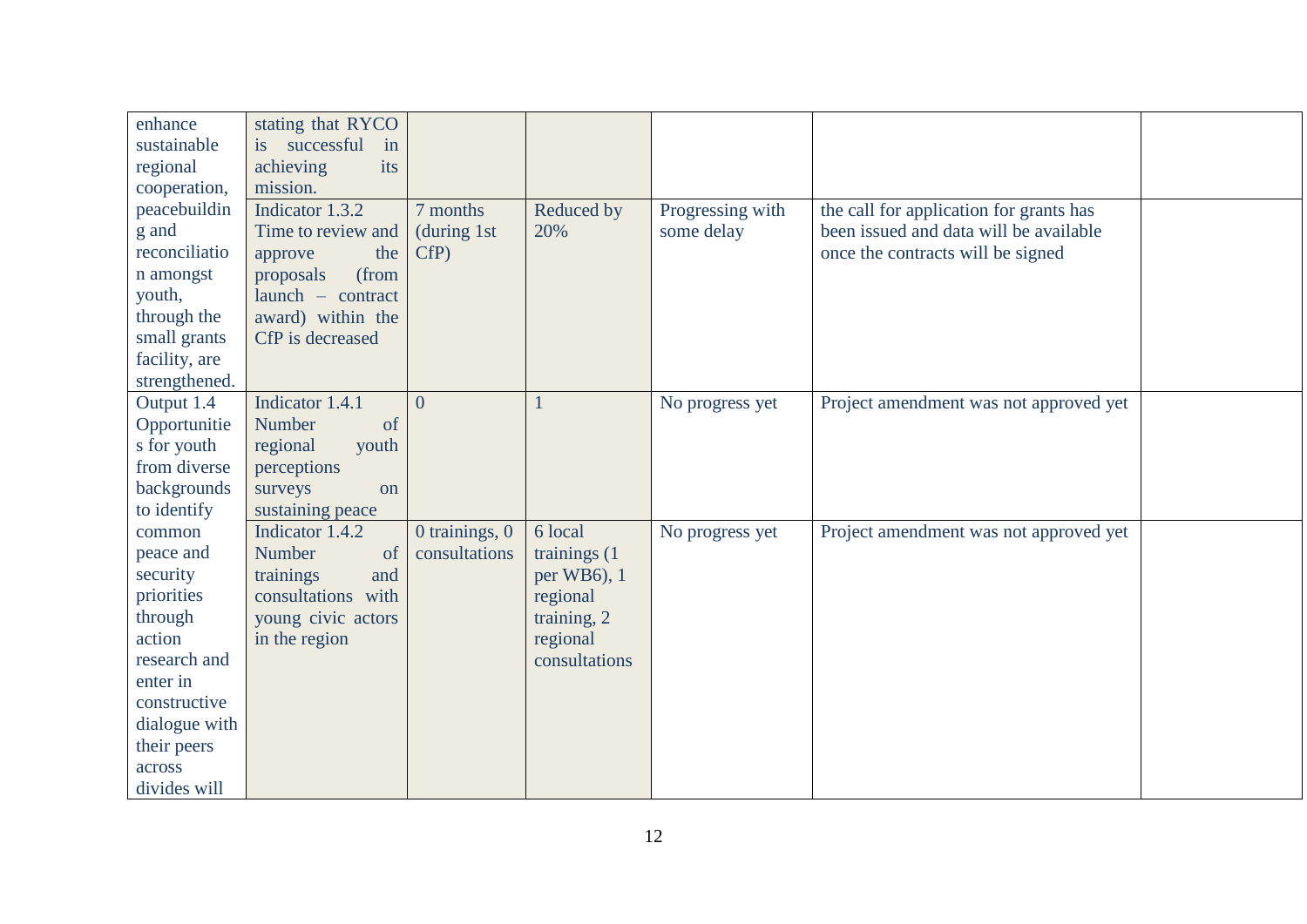| be created,   |  |  |  |
|---------------|--|--|--|
| confidence in |  |  |  |
| and dialogue  |  |  |  |
| with          |  |  |  |
| decision-     |  |  |  |
| makers will   |  |  |  |
| be enhanced,  |  |  |  |
| and youth     |  |  |  |
| capacities to |  |  |  |
| beco          |  |  |  |